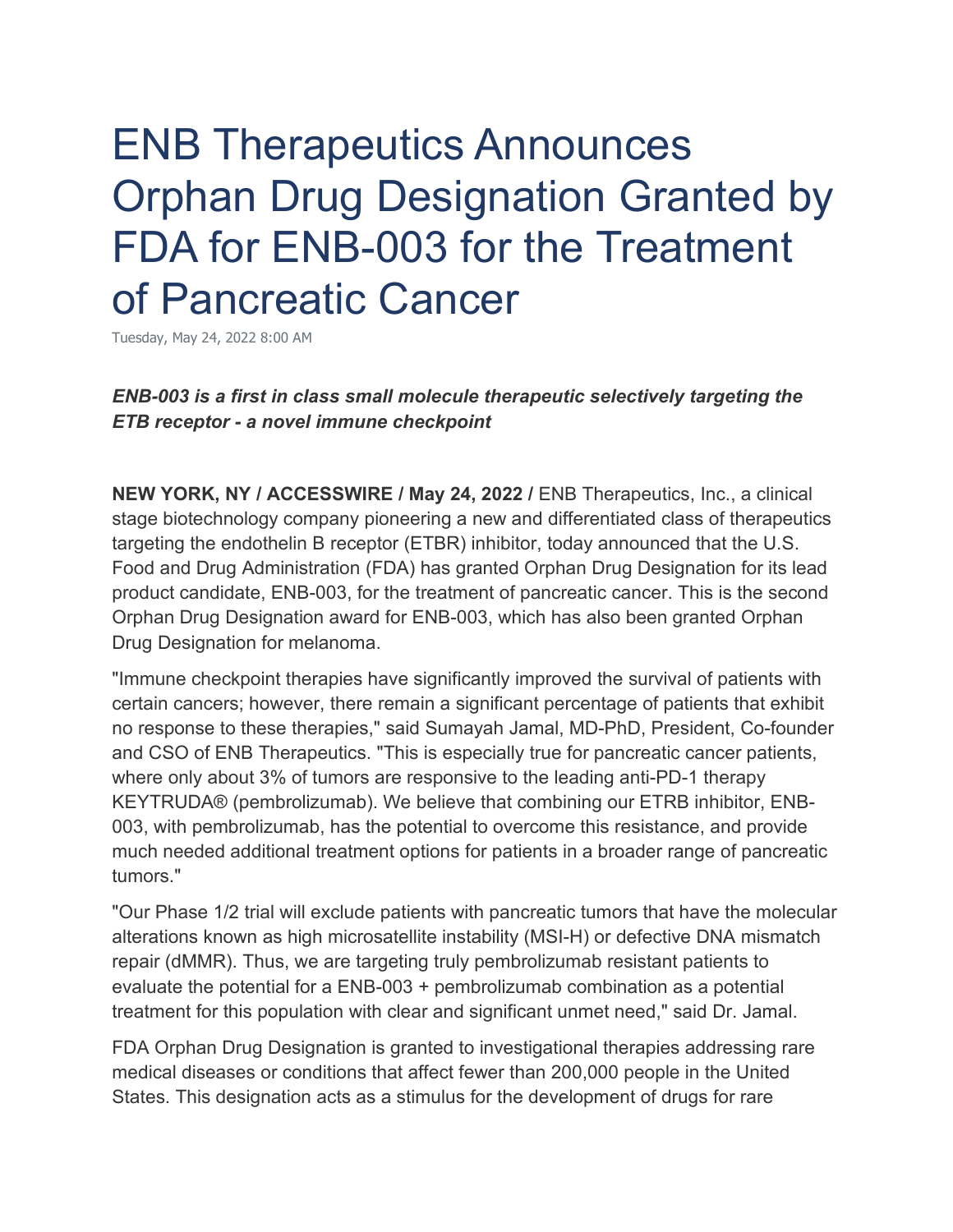diseases through several incentives, including assistance in the drug development process, tax credits for clinical costs, exemptions from certain FDA fees and the potential for seven years of post-approval marketing exclusivity after FDA approval.

### **About ENB-003**

ENB-003 is a selective endothelin B receptor (ETBR) inhibitor that, in preclinical studies, enhanced the efficacy of immunotherapies such as anti-PD-1, anti-CTLA-4 and CAR T across multiple cancer types in preclinical studies. In an ongoing multi-center Phase 1/2 clinical trial, early efficacy signals suggest that ENB-003 overcomes resistance to the anti-PD-1 therapy KEYTRUDA® (pembrolizumab) in heavily pre-treated drug resistant cancer patients. The Phase 2 portion of the ENB-003 + pembrolizumab combination study is expected to start in the first quarter of 2023. The trial will enroll melanoma patients with innate resistance to anti-PD-1 based immunotherapies, platinum refractory and platinum resistant ovarian cancer patients, as well pancreatic cancer patients that have failed standard of care.

## **About ENB Therapeutics, Inc.**

ENB Therapeutics is a clinical-stage biopharmaceutical company developing a novel class of medicines, endothelin B receptor (ETBR) inhibitors*,* to overcome resistance to immune-based therapies such as the immune checkpoint inhibitors. ETBR causes uncontrolled cancer growth, drives cancers to spread through the body and prevents the immune system from detecting and killing cancer cells. ENB's lead product candidate, ENB-003 specifically blocks the ETBR and has the potential to enhance the efficacy of immune-based therapies. ENB-003 is currently being investigated in an ongoing Phase 1/2 clinical trial in collaboration with Merck.

**[Learn](https://pr.report/xkgMSeWJ) more by visiting the ENB Therapeutics [website.](https://pr.report/6nPm1iIH)** 

## **Forward Looking Statements**

This press release may contain forward-looking statements made pursuant to the safe harbor provisions of the Private Securities Litigation Reform Act of 1995. These statements may be identified by words such as "aims," "anticipates," "believes," "could," "estimates," "expects," "forecasts," "goal," "intends," "may," "plans," "possible," "potential," "seeks," "will" and variations of these words or similar expressions that are intended to identify forward-looking statements, although not all forward-looking statements contain these words. Forward-looking statements in this press release include, but are not limited to, statements regarding the clinical development of ENB-003 or any of ENB's other product candidates or programs; the design of ENB's clinical trials; the safety, durability, or efficacy of ENB-003; and the potential benefits of ENB-003 or any of ENB's other product candidates. ENB may not actually achieve the plans, intentions or expectations disclosed in these forward-looking statements, and you